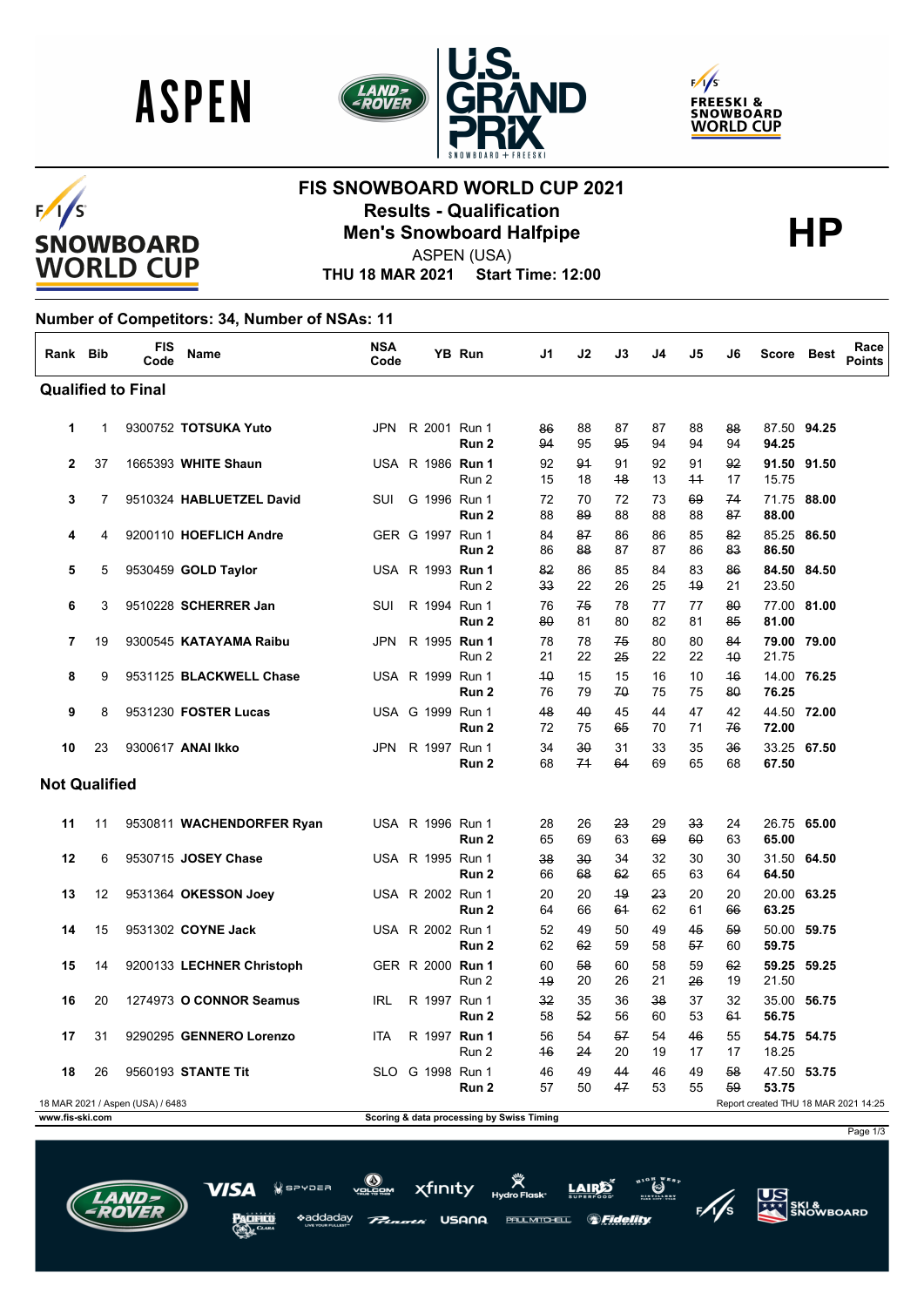





# $F/1/S$ SNOWBOARD<br>WORLD CUP

## **FIS SNOWBOARD WORLD CUP 2021 Results - Qualification<br>
Men's Snowboard Halfpipe<br>
ASPEN(USA)**



ASPEN (USA)

**THU 18 MAR 2021 Start Time: 12:00**

| Rank | <b>Bib</b> | <b>FIS</b><br>Code | <b>Name</b>                  | <b>NSA</b><br>Code |                  | YB Run           | J1                   | J2       | J3                   | J4                   | J5                            | J6       | Score                        | <b>Best</b> | Race<br><b>Points</b> |
|------|------------|--------------------|------------------------------|--------------------|------------------|------------------|----------------------|----------|----------------------|----------------------|-------------------------------|----------|------------------------------|-------------|-----------------------|
| 19   | 27         |                    | 9100854 FAIR Shawn           |                    | CAN R 2001 Run 1 | Run 2            | 54<br>$+4$           | 52<br>24 | 48<br>24             | 51<br>16             | 56<br>20                      | 60<br>26 | 53.25 53.25<br>21.00         |             |                       |
| 20   | 34         |                    | 9100651 COLLINS Jack         |                    | CAN G 1998 Run 1 | Run 2            | 58<br>48             | 50<br>47 | 47<br>43             | 47<br>44             | 54<br>49                      | 57<br>52 | 52.00<br>47.00               | 52.00       |                       |
| 21   | 24         |                    | 9190385 TOURKI Liam          |                    | FRA R 1999 Run 1 | Run 2            | 16<br>59             | 15<br>47 | $+7$<br>48           | 43<br>49             | 15<br>52                      | 14<br>58 | 15.00 51.75<br>51.75         |             |                       |
| 22   | 22         |                    | 9531486 BULLOCK-WOMBLE Fynn  |                    | USA R 2005 Run 1 | Run 2            | 50<br>23             | 50<br>25 | 55<br>27             | 50<br>24             | 50<br>23                      | 53<br>28 | 50.75 50.75<br>24.75         |             |                       |
| 23   | 40         |                    | 9200190 LECHNER Florian      |                    | GER R 2005 Run 1 | Run <sub>2</sub> | 24<br>55             | 17<br>50 | 18<br>45             | 18<br>48             | 18<br>53                      | 18<br>50 | 18.00 50.25<br>50.25         |             |                       |
| 24   | 13         |                    | 9100194 LIVINGSTON Derek     |                    | CAN G 1991 Run 1 | Run 2            | 44<br>37             | 45<br>42 | 40<br>36             | 48<br>45             | 51<br>47                      | 56<br>41 | 47.00 47.00<br>41.25         |             |                       |
| 25   | 29         |                    | 9100663 REEVES Joshua        |                    | CAN G 1999 Run 1 | Run <sub>2</sub> | 45<br>46             | 43<br>44 | 42<br>44             | 45<br>46             | 43<br>42                      | 44<br>46 | 43.75 45.00<br>45.00         |             |                       |
| 26   | 28         |                    | 9531420 GOULET Hunter        |                    | USA G 2004 Run 1 | Run <sub>2</sub> | 5<br>48              | 5<br>40  | 8<br>40              | 6<br>38              | $\overline{2}$<br>41          | 8<br>40  | 40.25                        | 6.00 40.25  |                       |
| 27   | 18         |                    | 9200147 BOCKSTALLER Benedikt |                    | GER G 1999 Run 1 | Run 2            | 42<br>9              | 38<br>22 | 38<br>28             | 40<br>20             | 40<br>14                      | 38<br>25 | 39.00 39.00<br>20.25         |             |                       |
| 28   | 33         |                    | 9101051 GILL Liam            |                    | CAN R 2003 Run 1 | Run 2            | 40<br>$\overline{4}$ | 36<br>8  | 37<br>$\overline{7}$ | 39<br>6              | 38<br>$\overline{\mathbf{3}}$ | 37<br>6  | 37.75 37.75<br>5.75          |             |                       |
| 29   | 25         |                    | 9040291 GUSELI Valentino     |                    | AUS R 2005 Run 1 | Run <sub>2</sub> | 26<br>39             | 22<br>24 | 25<br>30             | 28<br>30             | 24<br>31                      | 28<br>33 | 25.75<br>31.00               | 31.00       |                       |
| 30   | 10         |                    | 9300803 HIRANO Kaishu        | JPN                | G 2002 Run 1     | Run 2            | 30<br>27             | 24<br>24 | 28<br>26             | 26<br>24             | 26<br>28                      | 26<br>25 | 26.50 26.50<br>25.50         |             |                       |
| 31   | 21         |                    | 9320198 KIM Kangsan          |                    | KOR R 2004 Run 1 | Run <sub>2</sub> | 12<br>24             | 40<br>25 | 10<br>24             | 11<br>23             | 13<br>23                      | 49<br>28 | 11.50 24.00<br>24.00         |             |                       |
| 32   | 35         |                    | 7535030 VITO Louis Philip    | <b>ITA</b>         | G 1988 Run 1     | Run 2            | 22<br>45             | 23<br>17 | 20<br>19             | 22<br>18             | 22<br>19                      | 22<br>24 | 22.00 22.00<br>18.25         |             |                       |
| 33   | 16         |                    | 9531295 WOLLE Jason          |                    | USA G 1999 Run 1 | Run 2            | 18<br>$\overline{f}$ | 19<br>9  | 46<br>9              | 27<br>$\overline{7}$ | 21<br>8                       | 25<br>44 | 20.75 20.75<br>8.25          |             |                       |
|      | 17         |                    | 9531115 BOWMAN Joshua        |                    | USA R 1998 Run 1 | Run 2            |                      |          |                      |                      |                               |          | <b>DNS DNS</b><br><b>DNS</b> |             |                       |